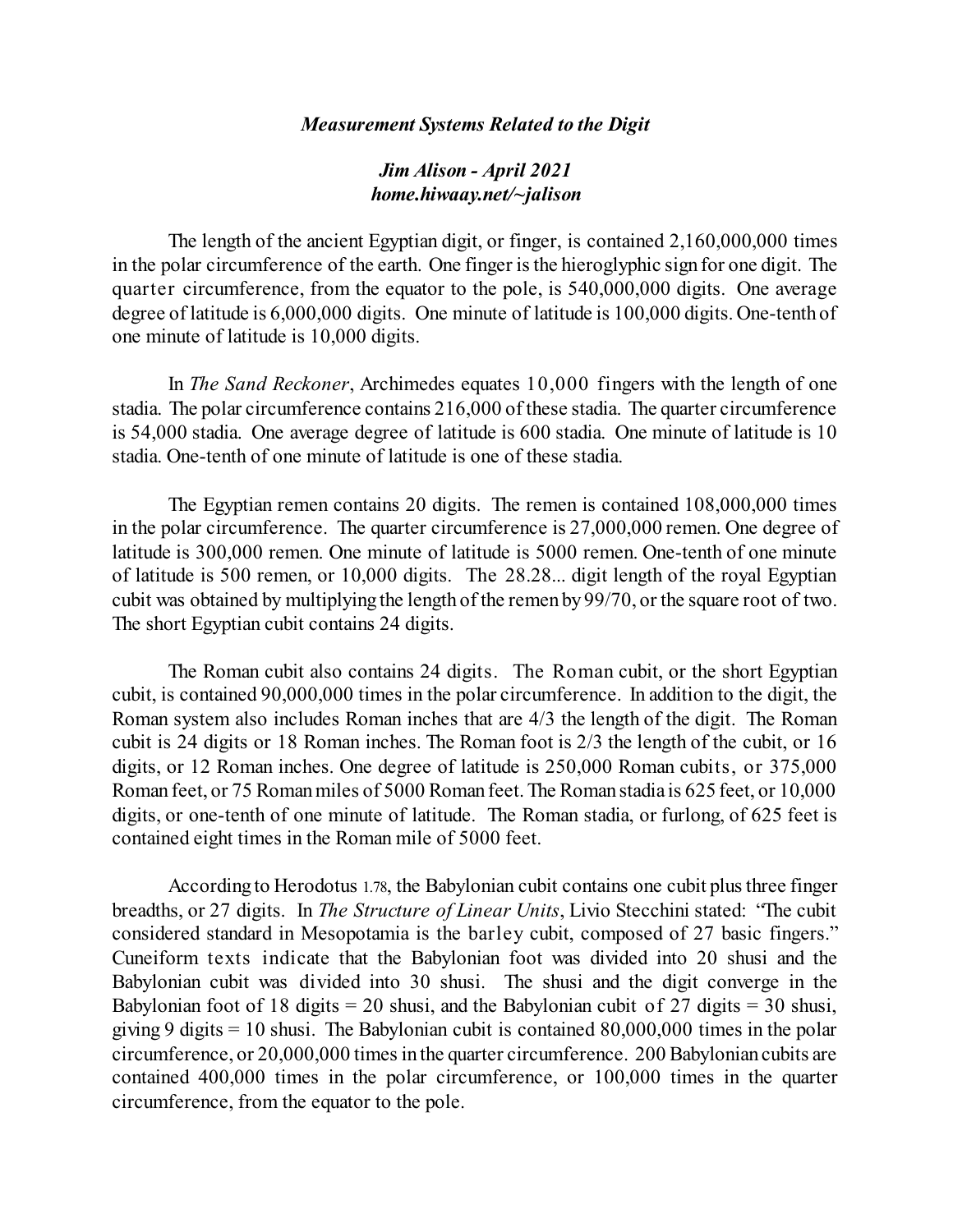The Greek *orguia*, or fathom, contains 100 digits. The Greek fathom is contained 21,600,000 times in the polar circumference. The Greek fathom was divided into six feet, or four cubits. The Greek cubit, of 100/4, or 25 digits, is contained 86,400,000 times in the polar circumference, or 21,600,000 times in the quarter circumference, or 240,000 times in one degree of latitude. The Greek stadia is 100 fathoms, or 600 feet, or 400 cubits, or 10,000 digits, or one-tenth of one minute of latitude.

Ezekiel's cubit, also known as the Talmudic cubit, or the Hebrewcubit, or the Jewish cubit, contains 30 digits. The original Greek version of Ezekiel 40:5 gives this length as a cubit and a hand breadth. The Tosefta is a supplement to the Mishnah, which is a compilation of the laws of Judaism. Tosefta 6:12-13 gives the common cubit as five hand breadths and the cubit of the altar as six hand breadths. Ancient Egyptian cubit rods and texts indicate that a palm is four digits, and a hand, or hand breadth, is five digits. The cubit of five hand breadths referred to in the Book of Ezekiel and the Tosefta is a cubit of 25 digits, the same as the Greek cubit, and the additional hand breadth gives Ezekiel's cubit of 30 digits, which is contained 72,000,000 times in the polar circumference, or 18,000,000 times in the quarter circumference, or 200,000 times in one degree of latitude.

The Indus Valley foot is the same length as the Babylonian foot. The Indus Valley inch is contained 10 times in the Indus Valley foot, and the Indus Valley inch is twice the length of the shusi. The Indus Valley foot contains 10 indus Valley inches, or 20 shusi, or 18 digits. In 12 BC, Roman general Nero Claudius Drusus adopted the Northern foot for use in the Germanic provinces and defined the Northern foot as two digits longer than the Roman foot, or 18 digits, the same length as the Babylonian foot and the Indus Valley foot. 300 Northern feet, or 300 Babylonian feet, or 300 Indus Valley feet, are contained 400,000 times in the polar circumference, or 100,000 times in the quarter circumference. The Northern mile of 8 furlongs of 600 feet, or 4800 feet, is contained 25,000 times in the polar circumference.

The length of the unit of measurement known as the megalithic yard is 45 digits, or 50 shusi, or 25 Indus Valley inches, or two and a half Northern feet. In 1993, Saburu Sugiyama published the results of a survey that concluded the length of the unit of measurement used to build Teotihuacan was very nearly, if not the same, as the length of the megalithic yard. The length of the traditional Indian measure known as the gaz is 25 Indus Valley inches, or two and a half Indus Valley feet, or one megalithic yard, or 45 digits.

The meter contains 54 digits. Errors in  $18<sup>th</sup>$  century surveys and calculations of the ellipticity of the earth resulted in the adoption of the modern meter that is contained 40,008,000 times in the polar circumference. 40,008,000 x 5000/5001 = 40,000,000. An accurate statement of 2,160,000,000 digits in the polar circumference and 54 digits in the meter requires lengthening the modern meter by a factor of 5001/5000. The traditional measure known as the chi, or Chinese foot, has been standardized, in accordance with the metric system, as one-third of one meter, or 18 digits.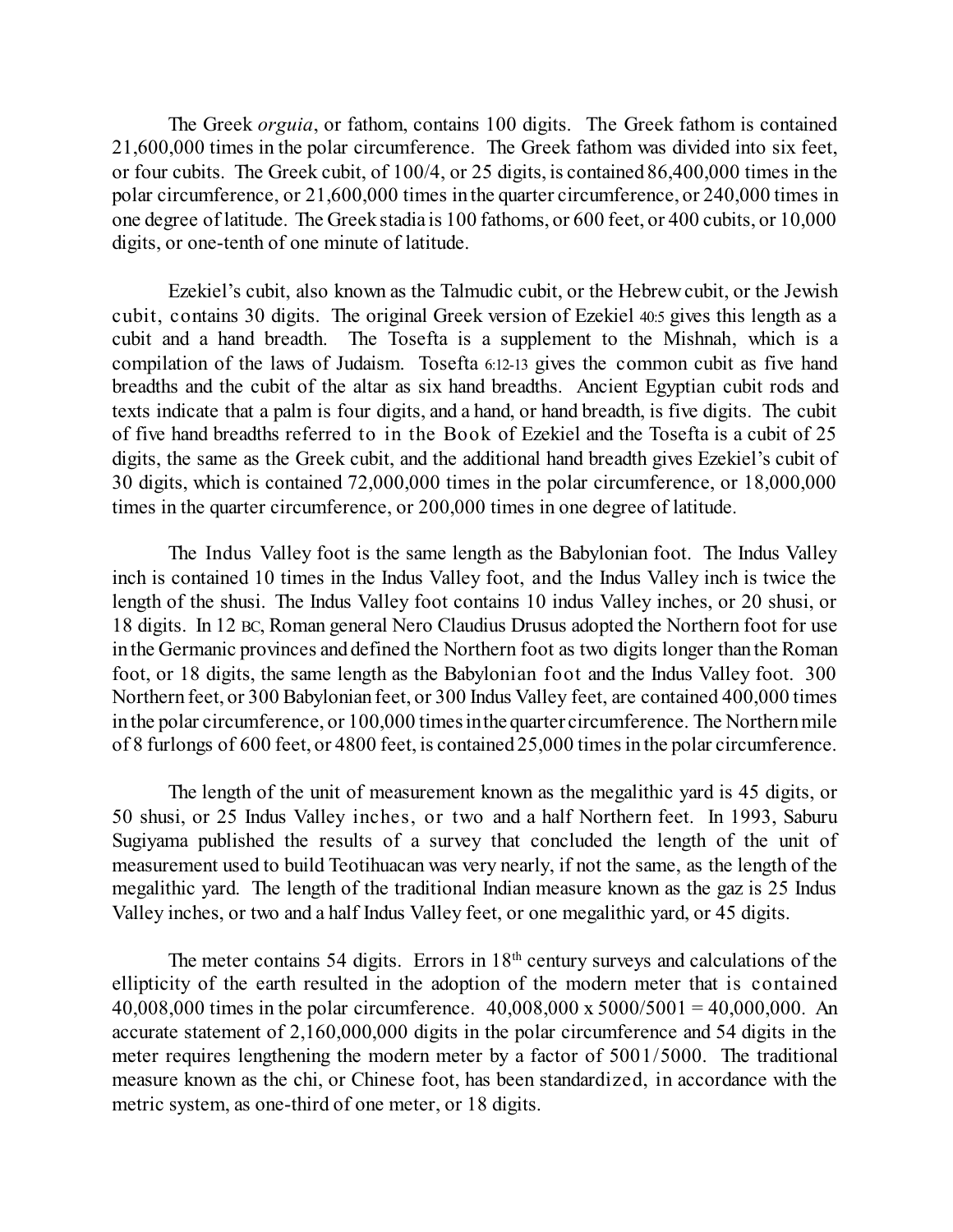In *The Statute for Measuring Land* (1305), King Edward I defined the English foot and English yard in terms of 10/11 of the Northern foot and Northern yard as follows:

"It is ordained that three grains of barley, dry and round, make an inch, twelve inches make a foot, three feet make an Ulna, five and a half Ulne make a rod, and forty rods in length and four in breadth make an acre. And it is to be remembered that the Iron Ulna of our Lord the King, contains 3 feet and no more, and the foot must contain 12 inches measured by the correct measure of this kind of Ulna; that is to say the thirty-sixth part of the said Ulna makes 1 inch neither more nor less; and five and a half Ulne make 1 rod, sixteen feet and a half, by the aforesaid Iron Ulna of our Lord the King."

The odd length of 16.5 English feet or 5.5 English yards for the rod was chosen to equal the length of the rod of 15 Northern feet, or 5 Northern yards, or 6 megalithic yards, or 270 digits, or 300 shusi, or 150 Indus Valley inches, or  $15 \times 12 = 180$  Northern inches, times  $11/10 = 198$  English inches = 16.5 English feet.

## In *The English Yard and Pound Weight* (1952), F. G. Skinner stated:

"The current Imperial Yard and Pound Avoirdupois legalised in 1855, are directly descended from standards established by the English Statutes of the Realm some 600 years ago. These are the two basic standards from which all other British Weights and Measures are now derived. But the origins of these standards go back far beyond even Saxon times, having their roots in the remote ages of the most ancient civilisations of the Middle East...

The Saxon foot was derived from a very ancient and widespread measure known as the Northern Cubit, a non-Semitic standard which can be traced in building work, and as actual Cubit Measures in Mesopotamia and Egypt from about B.C. 2000 and which was always associated with land measure. This cubit and its half or foot passed westwards into Europe with the early migrations from the east of the Teutonic tribes. In B.C. 12, this foot was recognised as the standard for land measurement among the tribes of Lower Germany and its length was recorded by the Roman general Drusus as '2 digiti longer than the Roman Pes' (foot), i.e. a length of 13.11 inches.

After A.D. 410 with the departure of the Romans and the coming of the Saxons, the Northern Cubit and Foot became established in England in the Saxon kingdoms at a value of 26.4" for the Cubit or Ell as a cloth measure and a foot of 13.2" for building and for land measure for their 'Open Field'system of ploughlands, in which the various 'holdings' were rectangular strips side by side, known as 'Roods' (1/4 acres). The sides of the Rood were always in the